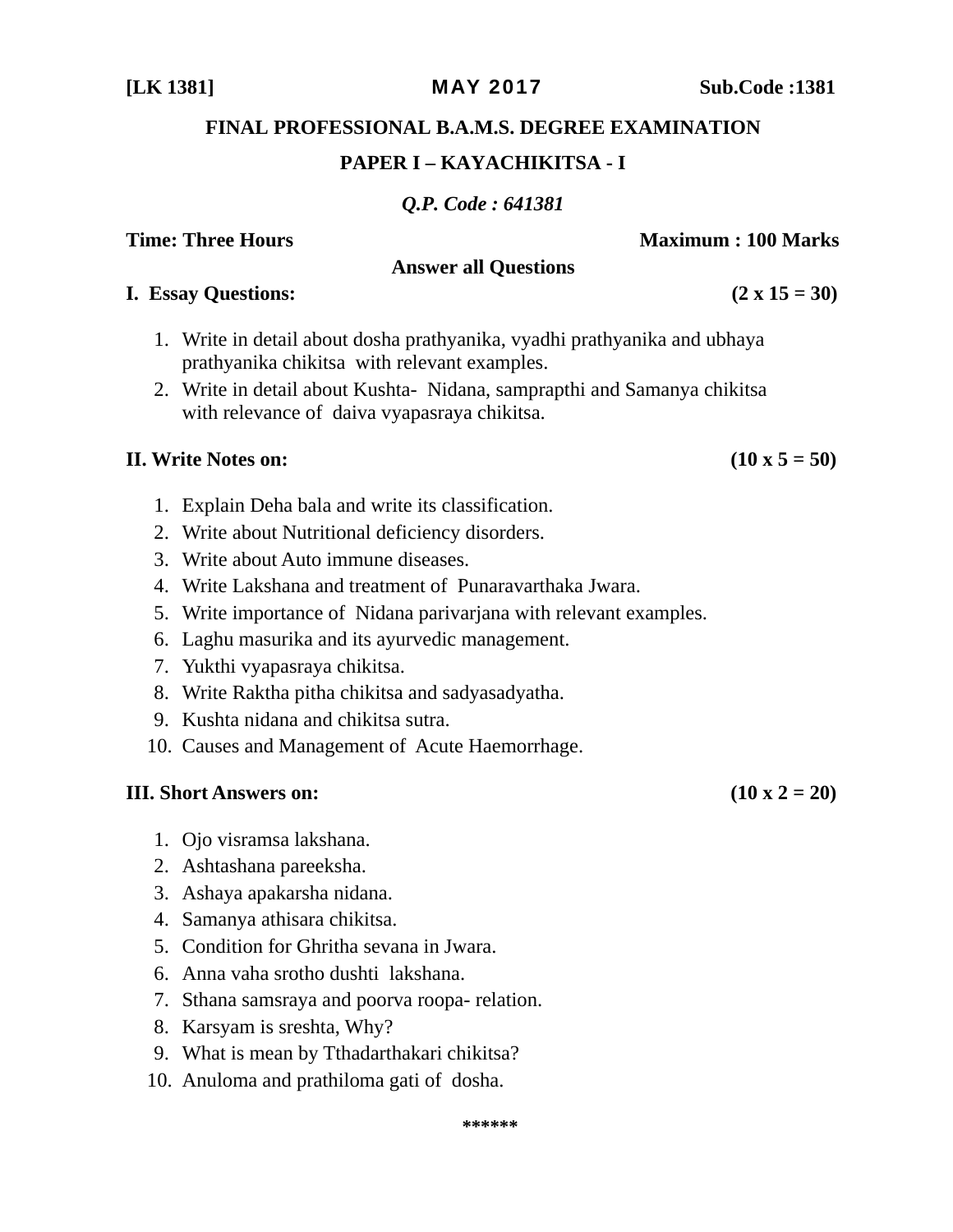#### **[LL 1381]** OCTOBER 2017 **Sub. Code: 1381**

# **FINAL PROFESSIONAL B.A.M.S. DEGREE EXAMINATION**

### **PAPER I – KAYACHIKITSA - I**

*Q.P. Code : 641381* 

### **Time: Three Hours Community Community Community Community Community Community Community Community Community Community Community Community Community Community Community Community Community Community Community Community Com**

#### **Answer all Questions**

#### **I. Essay Questions:**  $(2 \times 15 = 30)$

- 1. Derivation of the term 'Manas', its sthana, Guna and Karma. Samanya Chikitsa Siddhanta of Manasa Roga with example.
- 2. Write in detail about general principles of management in different systems like Sidha, Yoga, Naturopathy and Physiotherpy.

#### **II.** Write Notes on:  $(10 \times 5 = 50)$

- 1. Asthi dhathu vrudhi and kshaya lakshana and its management.
- 2. Food allergy and its management.
- 3. Short description on Dengue Fever, Chikunguniya and Leptospirosis.
- 4. Write in detail about Rheumatoid arthritis its diagnosis and management.
- 5. Sodana Chikitsa in Jwara.
- 6. Write about Oushadha sevana kala.
- 7. Definitions Pathya and Apathya and its relevance in Chikitsa.
- 8. Write short note on Insomnia and its Ayurvedic management.
- 9. Phiranga roga nidana, lakshana and management.
- 10. Short note on Myocardial Infarction and its acute management.

- 1. Deffanition of Bheshaja.
- 2. Medo vrudhi lakshana and management.
- 3. Roga anuthpathikara chikitsa.
- 4. Visarpa samanya chikitsa.
- 5. Ojakshaya chikitsa.
- 6. Vigata jwara Lakshana.
- 7. Prajnaparadham.
- 8. Role of Upasaya in chikitsa.
- 9. What is Sathwa avajaya chikitsa?
- 10. Explain Leena doshas.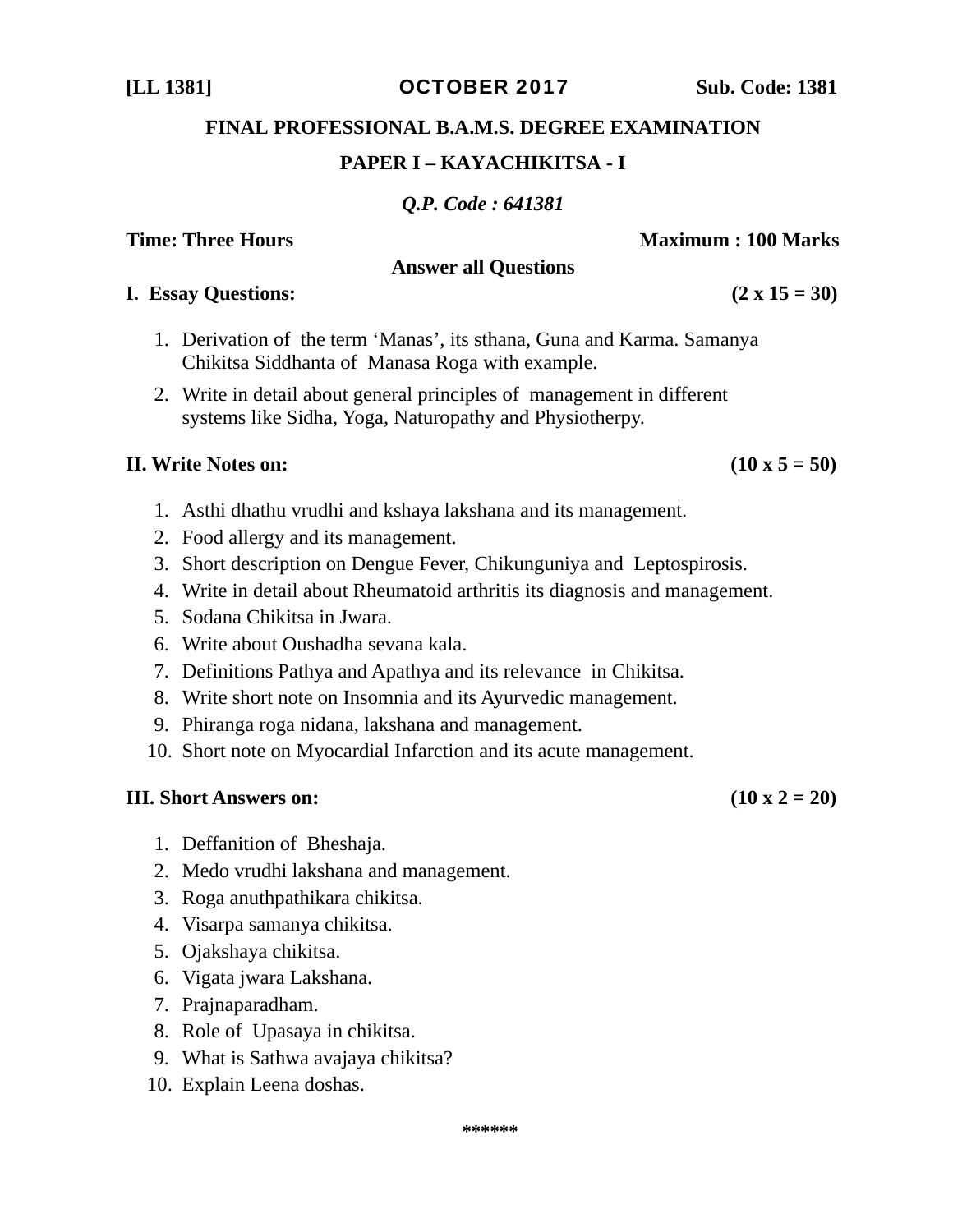- 
- 5. Raktha pitha samprapthi, chikitsa and sadhayasadhyatha.
- 
- 
- 
- 

#### **III.** Short Answers on:  $(10 \times 2 = 20)$

- 1. Write about Chikitsa chathushpada.
- 2. Ojo kshaya lakshana.
- 3. Avarana samanya chikitsa.
- 4. Adravya chikitsa.
- 5. Daiva vyapasraya chikitsa in Kushta.
- 6. Write about Roga ayatanana's.
- 7. Vyadhi kshamatwam.
- 8. Shadanga paneeya.
- 9. Mamsa dhathu kshaya lakshana and chikitsa.
- 10. Write about Seethapitha and Udarda Chikitsa.

## **FINAL PROFESSIONAL B.A.M.S. DEGREE EXAMINATION PAPER I – KAYACHIKITSA - I**

*Q.P. Code : 641381* 

**Answer all Questions** 

- **I. Essay Questions:**  $(2 \times 15 = 30)$ 
	- 1. Explain the Shatkriya Kalas and its relevance with chikitsa.
	- 2. Write in detail about Pandu- Nidana, samprapthi and Samanya chikitsa with Two formulations.

#### **II.** Write Notes on:  $(10 \times 5 = 50)$

- 1. Write lakshana and treatment of Sannipathika Jwara.
- 2. Write in detail about Aushadhu Matra and its sevana Kaalas.
- 3. Write about Alzheimer's Disease and Ayurvedic management.
- 4. Emergency management of Hyperglycemia and Hypoglycemia.
- 
- 6. Roga anutpattikara chikitsa.
- 7. Short notes on Typhoid and its management.
- 8. Short note on Hypertension and Hypotension, with its acute management.
- 9. Management of Mada, Murcha and Sanyasa.
- 10. Write about Sakhasritha kamila with chikitsa sutra and relevant ayurvedic medicines.

**Time: Three Hours Community Community Community Community Community Community Community Community Community Community Community Community Community Community Community Community Community Community Community Community Com**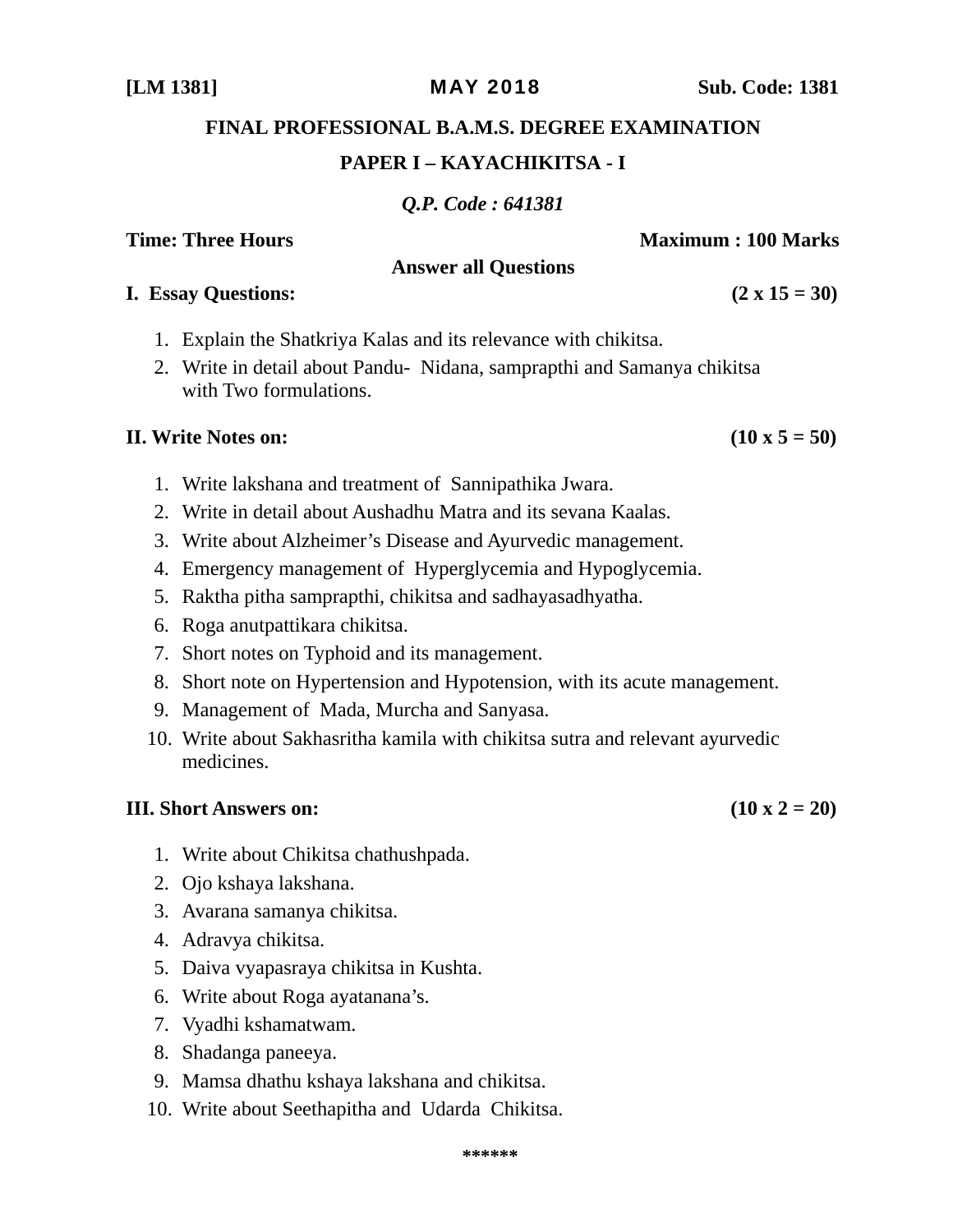#### **\*\*\*\*\*\***

# 1. Explain Shat Kriya Kaalas, write its concept in Chikitsa.

**Answer all Questions** 

2. Write about national health programmes and relevant Ayurvedic management of Tuberculosis.

#### **II.** Write Notes on:  $(10 \times 5 = 50)$

- 1. Explain Chikitsa Chathushpada.
- 2. Explain Mamsa Dhathu Kshaya and Vrudhi and its management.
- 3. Explain Dwividha Upakaramas.
- 4. Write management of sleep disorders.
- 5. Explain types of hypersensitivities.
- 6. Explain encephalitis its management.
- 7. Explain hyperthyroidism and its management.
- 8. Explain autoimmune disorders.
- 9. Explain hypertension and its management.
- 10. Explain emergency management of renal colic.

### **III.** Short Answers on:  $(10 \times 2 = 20)$

- 1. Define Kaya.
- 2. Write synonyms of Chikitsa.
- 3. OJO Vyapath Lakshanas.
- 4. Explain anupana in Chikitsa.
- 5. Alzheimers.
- 6. Write Chikitsa of Jwara.
- 7. Leptospirosis.
- 8. Naturopathy system of medicine.
- 9. Congestive heart failure.
- 10. Peritonitis.

**Time: Three Hours 100 Maximum : 100 Marks** 

**FINAL PROFESSIONAL B.A.M.S. DEGREE EXAMINATION** 

**PAPER I – KAYACHIKITSA - I** 

*Q.P. Code : 641381* 

### **[LN 1381]** OCTOBER 2018 **Sub. Code: 1381**

**I.** Essay Questions:  $(2 \times 15 = 30)$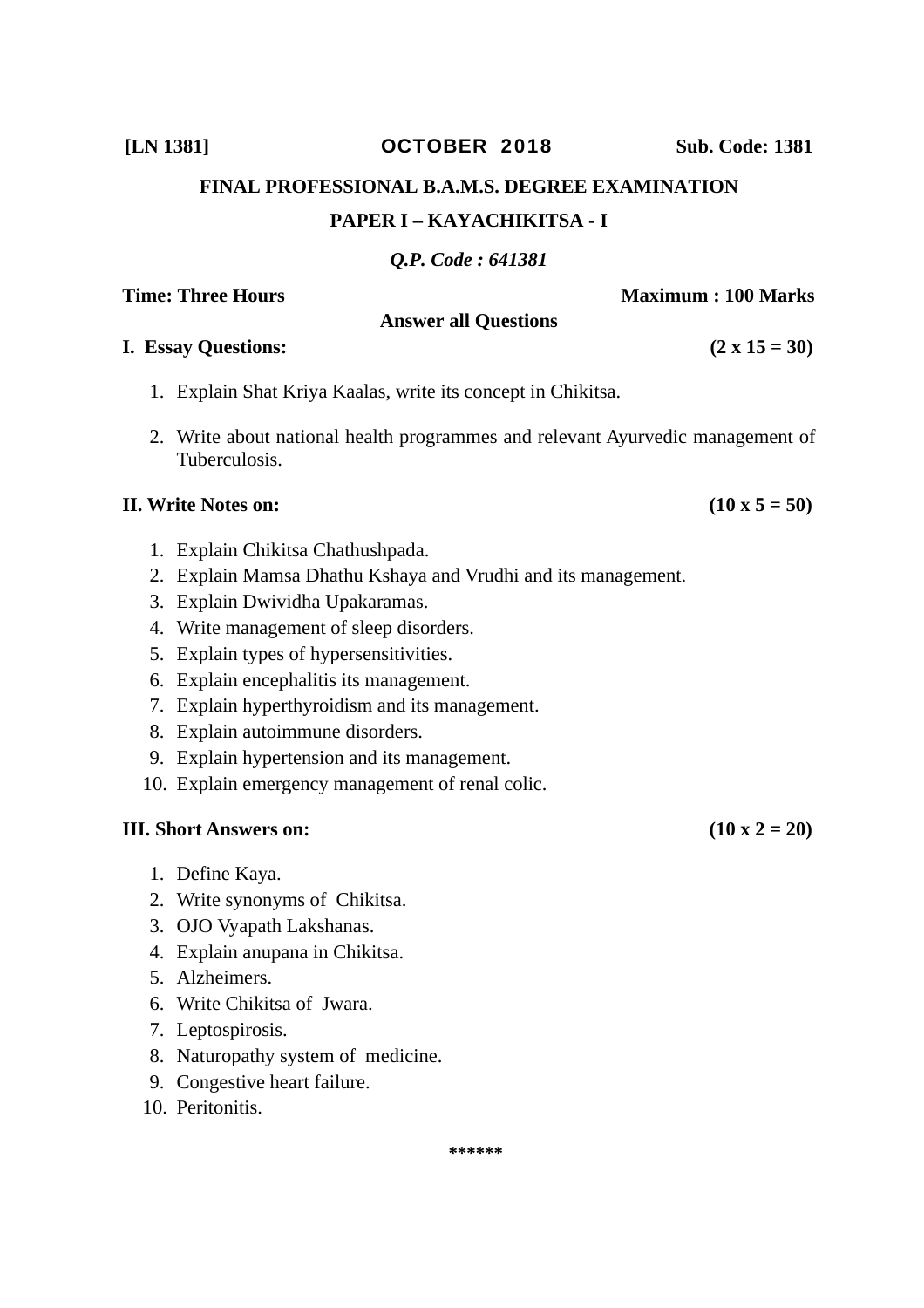**FINAL PROFESSIONAL B.A.M.S. DEGREE EXAMINATION PAPER I – KAYACHIKITSA - I** 

## *Q.P. Code : 641381*

|    | <b>Time: Three Hours</b>                                 | <b>Maximum: 100 Marks</b> |
|----|----------------------------------------------------------|---------------------------|
|    | <b>Answer all Questions</b>                              |                           |
|    | <b>I. Essay Questions:</b>                               | $(2 \times 15 = 30)$      |
|    | 1. Explain the types of chikitsa and write its synonyms. |                           |
|    | 2. Explain avarana and its management.                   |                           |
|    | <b>II. Write Notes on:</b>                               | $(10 \times 5 = 50)$      |
| 1. | Doshagati.                                               |                           |
| 2. | Management of Panduroga.                                 |                           |
| 3. | Why kaya chikitsa is considered as agnichikitsa?         |                           |
| 4. | Role of ghrithapana in jeernajwarachikitsa.              |                           |
| 5. | Sanyasarogachikitsa.                                     |                           |
| 6. | Nutritional deficiency disorders.                        |                           |
| 7. | Autoimmune diorders.                                     |                           |
| 8. | Sidha system of medicine.                                |                           |
| 9. | Vardhakyajanyavikaras.                                   |                           |
|    | 10. Rheumatoid arthritis.                                |                           |
|    | <b>III. Short Answers on:</b>                            | $(10 \times 2 = 20)$      |
| 1. | Oushadhakala.                                            |                           |
| 2. | Indriyapradoshajavikara.                                 |                           |
| 3. | Alzheimer's disease.                                     |                           |
| 4. | Youvanapitaka.                                           |                           |
| 5. | Hyperthyroidism.                                         |                           |
| 6. | Ojovyapath.                                              |                           |
| 7. | Seethapitha.                                             |                           |
| 8. | Addison's disease.                                       |                           |

- 9. Roga anutpathikara chikitsa.
- 10. Types of Kaya.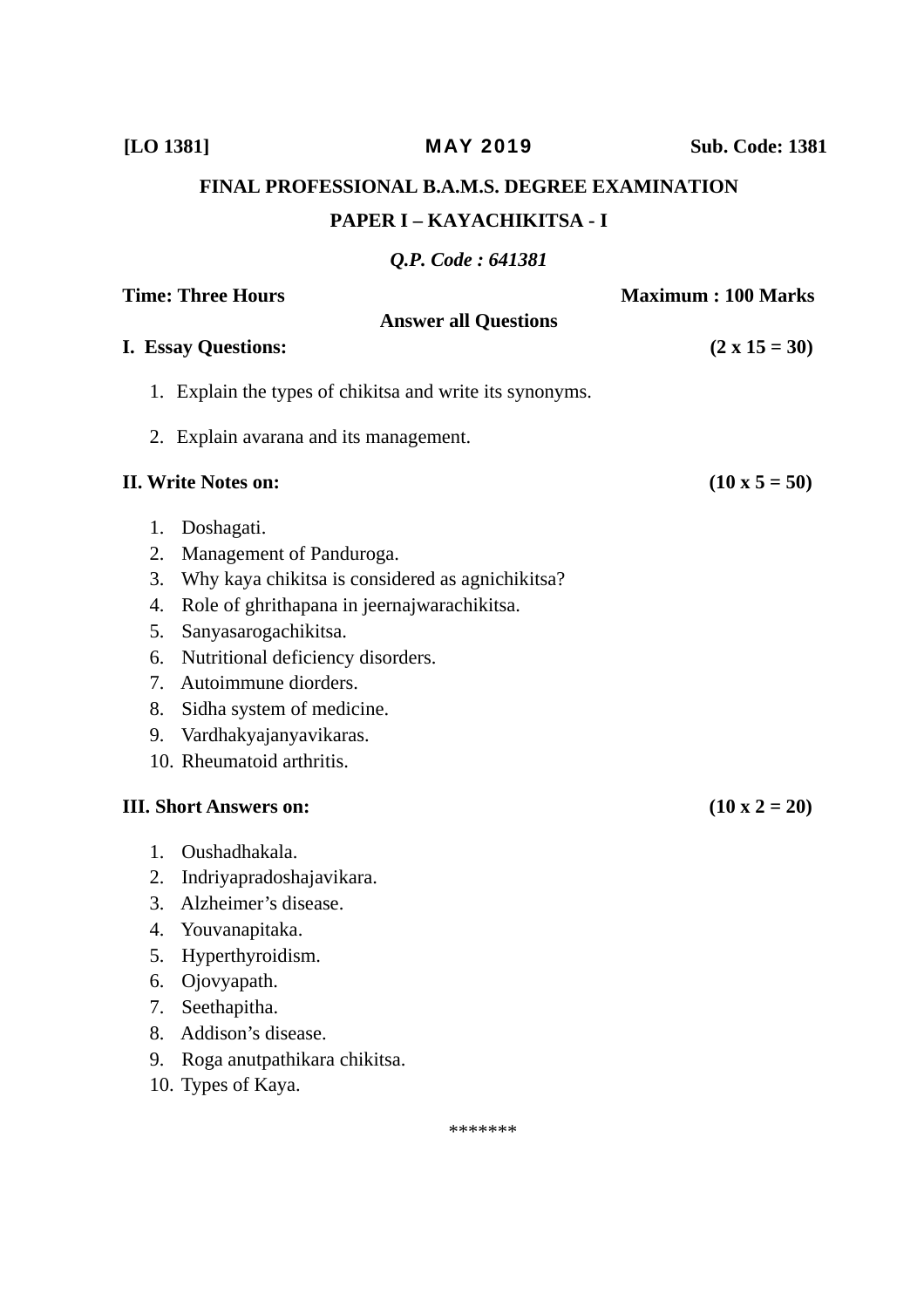#### \*\*\*\*\*\*\*

# *Q.P. Code : 641381*  **Time: Three Hours Maximum : 100 Marks**

**FINAL PROFESSIONAL B.A.M.S. DEGREE EXAMINATION** 

**PAPER I – KAYACHIKITSA - I** 

# **Answer all Questions I. Essay Questions: (2 x 15 = 30)**  1. Write in detail about shodhana, shaman and nidhana parivarjana ckikitsa. 2. Write in detail about Kusta roga and management. **II.** Write Notes on:  $(10 \times 5 = 50)$ 1. Write the chikitsa chatushpada.

- 
- 2. Write in detail about vardhakyajanitha vikaras.
- 3. Write the aushadha sevana kaala.
- 4. Write the ojo vyapat.
- 5. Write the roga pariksha sidhantha.
- 6. Write in detail about Pneumonia.
- 7. Write in detail about Amavata roga management.
- 8. Write the Kaamala management.
- 9. Write the Tuberculosis management.
- 10. Write the management acute abdominal pain.

- 1. Explain lina dosha & its management .
- 2. Explain avarana ckikitsa.
- 3. Explain sleep disorder.
- 4. Explain genetic disorder.
- 5. Explain roga prashamana chikitsa.
- 6. Explain Meningitis.
- 7. Explain Murcha roga management.
- 8. Explain Leprosy types.
- 9. Explain pituitary gland hormones.
- 10. Explain congestive heart failure.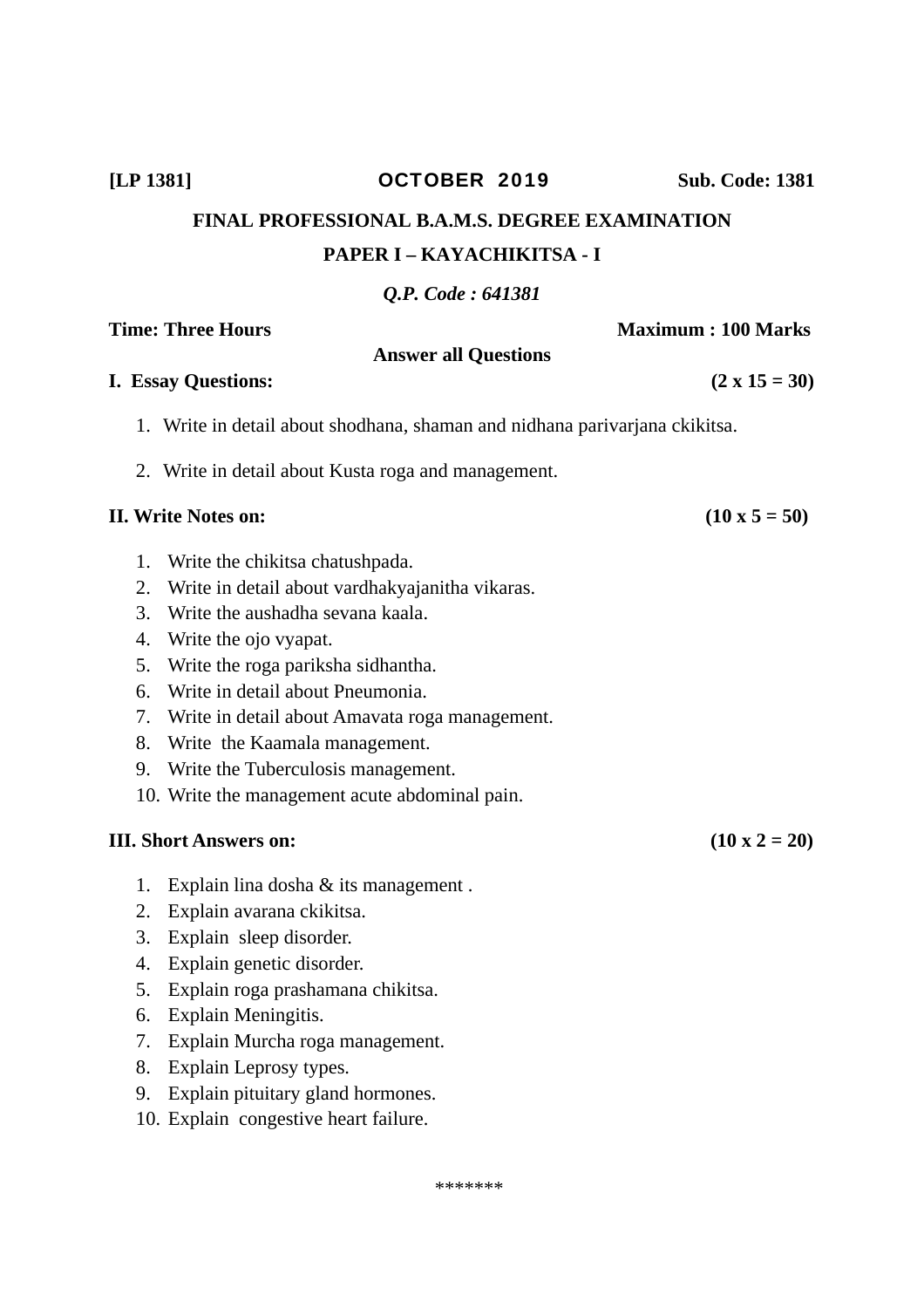# **[LQ 1381]** DECEMBER 2020 **Sub. Code: 1381** (MAY 2020 SESSION) **FINAL PROFESSIONAL B.A.M.S. DEGREE EXAMINATION PAPER I – KAYACHIKITSA - I**

*Q.P. Code : 641381* 

**Answer all Questions** 

**Time: Three Hours**  Maximum : 100 Marks **Maximum : 100 Marks Maximum : 100 Marks** 

#### **I. Essay Questions:**  $(2 \times 15 = 30)$

- 1. Explain Chikitsasuthra and management of Sama Nirama States.
- 2. Explain Lakshana, Samprathi and Ehukitsa of Amavata.

#### **II.** Write Notes on:  $(10 \times 5 = 50)$

- 1. Rogi-Roga Pareekshasidhanta.
- 2. Write Importance of Agni.
- 3. Write Chikitsasuthra of Dhathu Pradoshaja Vyadhi.
- 4. Explain Shadvidhopakrama.
- 5. Explain Amajwarachikitsa.
- 6. Explain Chikitsasuthra of Madathyaya.
- 7. Explain Sakhasritha Kamala Chikitsa.
- 8. Explain Chikitsasuthra of Vatarakta.
- 9. Write down the National Health Programmes for Malaria.
- 10. Explain the Emergency Management of Hyperpyrexia.

- 1. Chikitsasuthra of Doshavridhi and Kshaya.
- 2. Nanatmajavyadhi.
- 3. Karma of Manas.
- 4. Drug Allergy.
- 5. Dengue Fever.
- 6. Management of Adhogatha Rakthapitha
- 7. Hepatitis.
- 8. Cushing's Syndrome.
- 9. Define Kaya Chikitsa.
- 10. Define Bheshaja.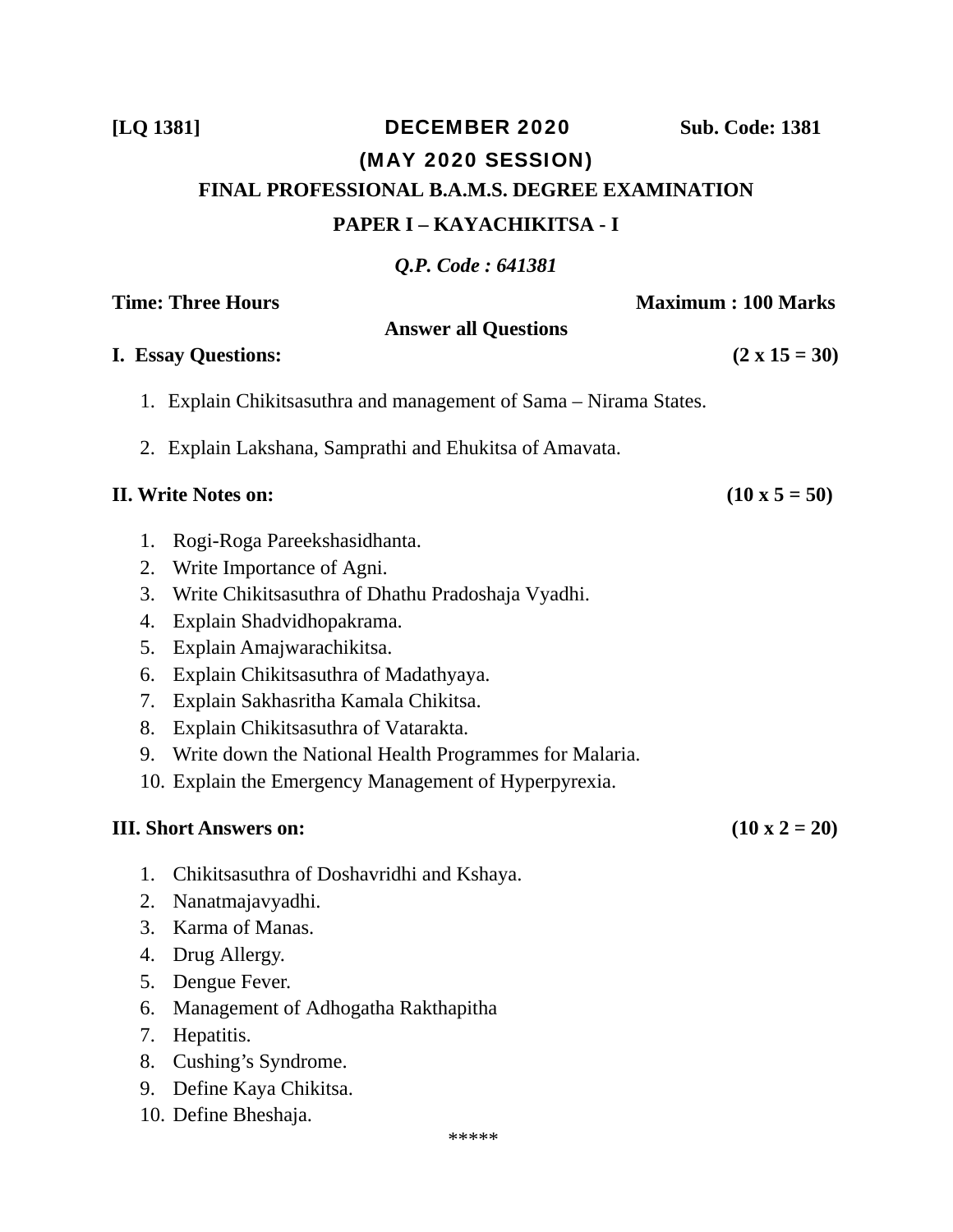#### THE TAMIL NADU DR. M.G.R. MEDICAL UNIVERSITY

### [BAMS 1021] **OCTOBER 2021** Sub. Code: 1381 (OCTOBER 2020 & MAY 2021 EXAM SESSION)

### FINAL PROFESSIONAL B.A.M.S. DEGREE EXAMINATION (For the candidates admitted from 2012-2013 to 2015-2016 and new regulations 2016-2017 onwards) PAPER I – KAYACHIKITSA - I Q.P. Code : 641381

| <b>Time: Three Hours</b>   | <b>Answer ALL questions</b> | <b>Maximum: 100 Marks</b> |
|----------------------------|-----------------------------|---------------------------|
| <b>I. Essay Questions:</b> |                             | $(2 \times 15 = 30)$      |

- 1. Write in detail about importance of dosha, dushya, bala, kaala, agni, prakruti, vaya, sattva, satmya, desha, ahara in ckikitsa of disease.
- 2. Write in detail about Udara roga and management.

#### II. Write Notes on:  $(10 \times 5 = 50)$

- 1. Write the astasthana pariksha.
- 2. Write in detail about pathya-apathya with examples.
- 3. Write the ckikitsa sidhantha of manasa roga.
- 4. Write the management of disease produced by environmental effect.
- 5. Write the snehana chikitsa.
- 6. Write in detail about Masurika (small pox).
- 7. Write in detail about Vataraktha roga management.
- 8. Write the AIDS management.
- 9. Write the Naturopathy system.
- 10. Write the vyadhi kshamatwa hinita condition with management.

- 1. Explain definitions of kayachikitsa.
- 2. Explain ashayapakarsha.
- 3. Explain swedana chikitsa.
- 4. Explain anupana.
- 5. Explain general debility.
- 6. Explain Mumps chikitsa.
- 7. Explain hypertention management.
- 8. Explain Daaha roga management.
- 9. Explain auto immune disorder.
- 10. Explain emergency management of convulsions.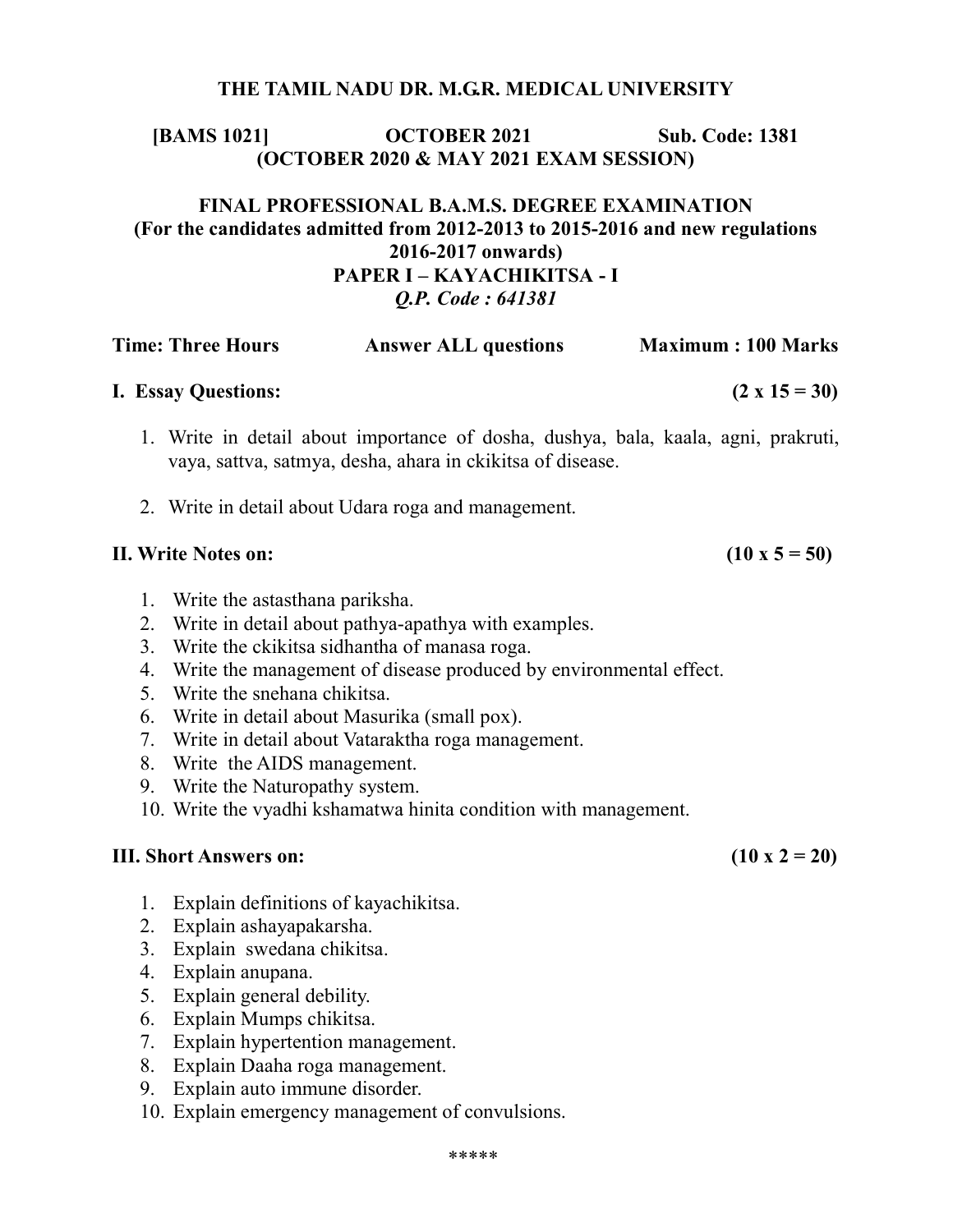#### **THE TAMIL NADU DR. M.G.R. MEDICAL UNIVERSITY**

**[BAMS 0322] MARCH 2022 Sub. Code: 1381 (MAY 2021 EXAM SESSION)** 

#### **FINAL PROFESSIONAL B.A.M.S. DEGREE EXAMINATION (For the candidates admitted from 2012-2013 onwards) PAPER I – KAYACHIKITSA - I**  *Q.P. Code : 641381*

| <b>Time: Three Hours</b> | <b>Answer ALL questions</b> | <b>Maximum: 100 Marks</b> |
|--------------------------|-----------------------------|---------------------------|
|                          |                             |                           |

#### **I.** Essay Questions:  $(2 \times 15 = 30)$

- 1. Write the derivation of the terms Kaya, Chikitsa and their definitions and synonyms.
- 2. Write in detail types of Jwara, their lakshanas and management.

#### **II.** Write Notes on:  $(10 \times 5 = 50)$

- 1. Write the importance of kriyakaala according to stages of dosha and their management.
- 2. Write the chikitsa sutra and management of vridhi and kshaya of dosha.
- 3. Write the description of dvividhopakrama.
- 4. Write the term manas, its sthana & guna.
- 5. Write the management of nutritional deficiency disorder.
- 6. Write in detail about Typhoid fever.
- 7. Write in detail about Chikunguniya.
- 8. Write the chikitsa sutra and management of Pandu roga.
- 9. Write the chikitsa sutra and management of Rakthapitha.
- 10. Write the Thyroid gland hormones and their disorders with management.

- 1. Explain management of sama-nirama states.
- 2. Explain roga-anutpattikarachikitsa.
- 3. Explain rookshana chikitsa.
- 4. Explain Alzhiemers disease.
- 5. Explain food allergy.
- 6. Explain Sheetapitha chikitsa.
- 7. Explain Shwitra chikitsa.
- 8. Explain shock management.
- 9. Explain Siddha system.
- 10. Explain syncope.